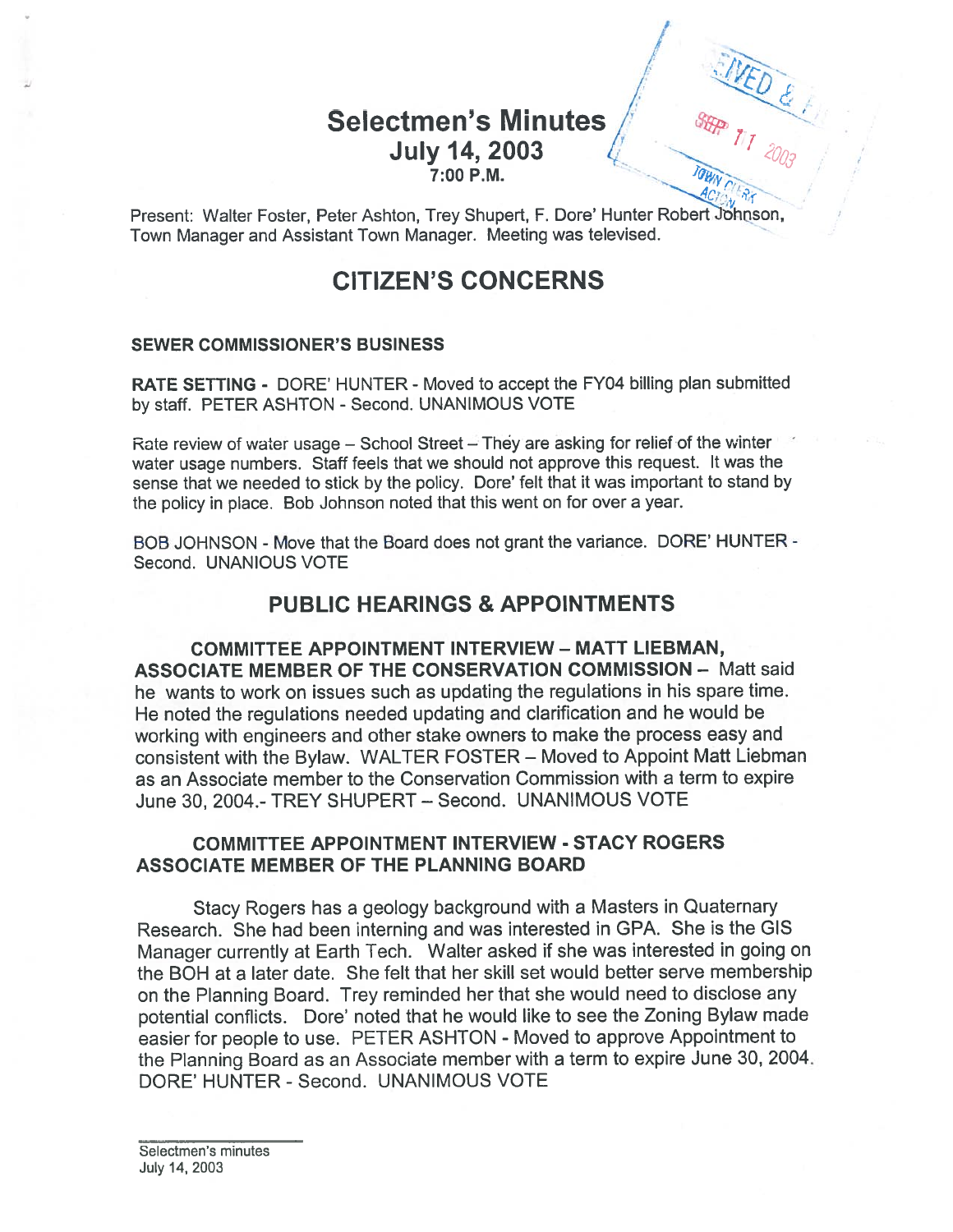#### CHAPTER 61A NOTIFICATION, 116 SUMMER STREET

Kevin Sweeney outlined his plan and hopes that the town would make their decision at its earliest convenience. Kevin said that the parcel would remain woodland and is land locked. The Board will need to review the comments from 61A committee, Recreation, Conservation, in order to make their decision.

SITE PLAN SPECIAL PERMIT #5129103-393 — 279 MAIN STREET, BIMINI BLUES — TREY SHUPERT - Move to continue to August 4, at 8:00. PETER ASHTON - Second. UNIAMOUS VOTE

### BICKFORD'S FAMILY RESTAURANT — FULL LIQUOR LICENSE

Walter asked the proposed Manager about her background. She is not currently TIP certified but will be undergoing the program. She has worked for Bickford's for 9 years.

Peter asked about the number of hours and who would be on duty to supervise. She replied 50 or more but noted that when she was not there that there would be another employee who would be responsible. Bob, Trey and Dore' had no comment.

Walter asked about what ID's they accep<sup>t</sup> for proof of age. They use drivers, or ID license, Passport and Military ID. Dore' spoke about the form of ID's required and felt that out of State licenses would be hard to monitor. TREY SHUPERT — Moved to Approve the application. DORE' HUNTER Second. UNAIMOUS VOTE

#### OUTDOOR LIGHTING COMMITTEE

Bernie Kosicki up dated the Board on their activities in the pas<sup>t</sup> few months. They have been getting feedback and educating people. They asked if they could use some of John Murray's time to help with the financial side of the committee.

Dore' suggested that we install several street lights to see how the residents felt about it before we jumped in. Peter urged outreach to the public so that they can be educated and ge<sup>t</sup> feed back. Peter wanted to see another draft of the proposed bylaw. He endorses the use of John and the budgetary issue of this would need to be addressed. He also suggested that they contact the School Administrators. Bob noted that he felt they had begun to reach out to the residents and asked about the type of light that was proposed.

### AMENDMENT TO THE TRAFFIC RULES AND ORDERS - QUARRY ROAD

- DORE' HUNTER — Moved to approve the sign installations. PETER ASHTON — Second. — UNANIMOUS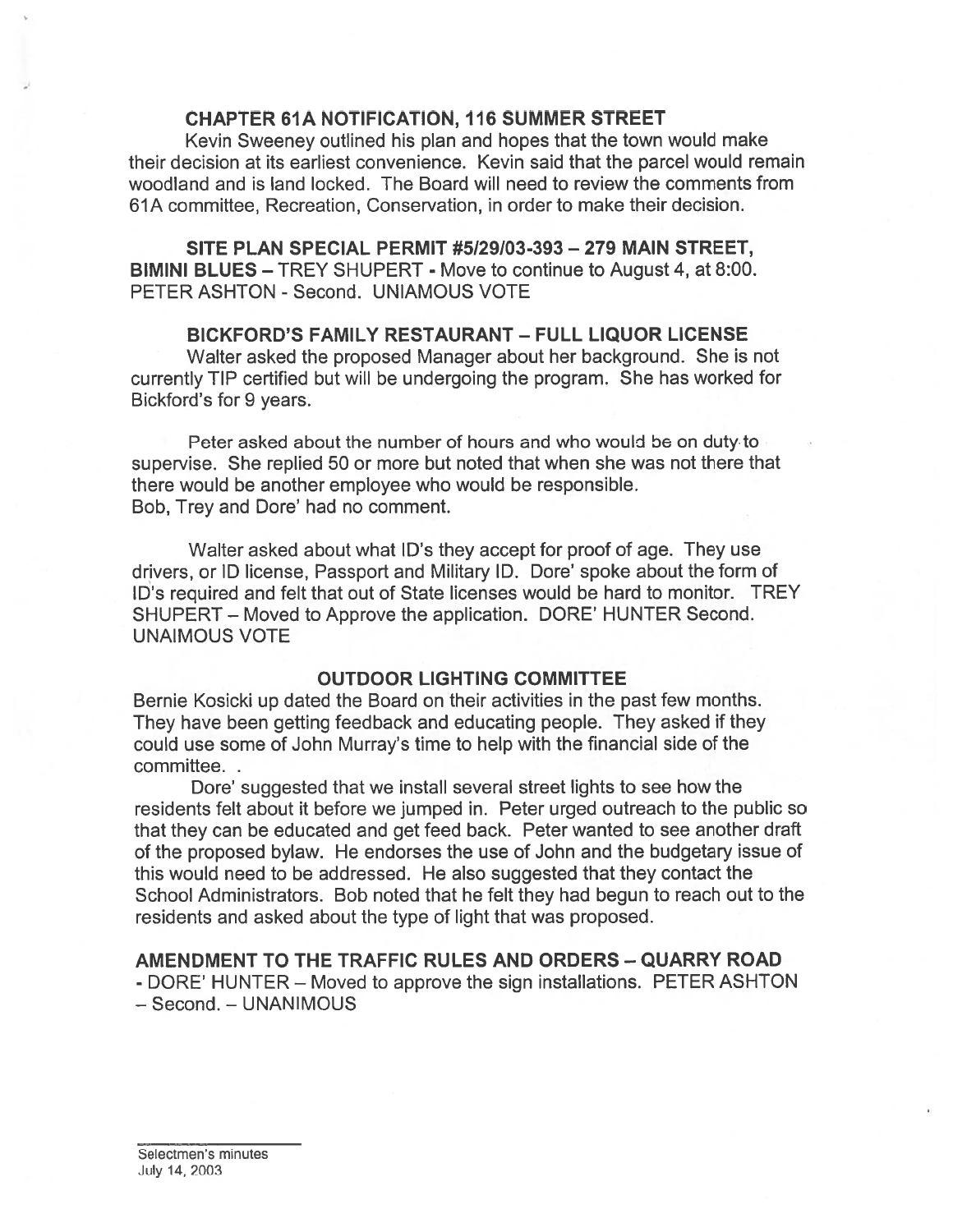### QUARRY LAND OFF OF QUARRY ROAD

Yin Peet was presen<sup>t</sup> to outline her proposal for the Quarry. She asked for the Board's support in this endeavor. Dore' noted that it looked like a good plan, and we should explore this further.

Peter felt it was very intriguing concept. He did have <sup>a</sup> question about the land swap and its current zoning. They responded R-108. Trey felt we needed to move forward and have it voted at town meeting and then to the legislature. Dore' noted they should contact their legislators. Walter felt it would be a great addition to our cultural activities.

Dr. Charles Richards, representing the North Acton Woods community said they don't see this is as <sup>a</sup> good idea. The proposal would pu<sup>t</sup> it in the middle of Conservation land and town forest.

### SELECTMEN'S BUSINESS

DEP CONSENT ORDER AND NOTICE OF NON COMPLIANCE DPW BUILDING — Don gave an overview of the latest development with regar<sup>d</sup> to the order of Non Compliance, it requires us to pu<sup>t</sup> in tight tanks at the DPW. Police Fire Highway can only use clear water to wash vehicles. PETER ASHTON - Move to accep<sup>t</sup> the consent order from DEP. DORE' HUNTER — second. UNANIMOUS VOTE

COPS GRANT — Walter asked the chief several questions about the possible cuts that would be made to supplies if <sup>a</sup> cut needed to be taken. Walter was troubled that we may not be able to close any gaps and forestall any overrides. He noted the escape clause would be hard to pu<sup>t</sup> in <sup>p</sup>lace. He asked the benefits of the gran<sup>t</sup> in this fiscal environment. Three officers in the school, for police he would ge<sup>t</sup> additional officers. Currently, they have several officers on chronic long medical leaves. Dore' supported this. Peter did not like the strings attached and cut of overtime to try to balance. The Town as <sup>a</sup> whole would be getting <sup>a</sup> service but the major recipient would be the school and he felt that they should be approached. Peter wanted some type of commitment from them taking half the hit if there is one down the road. Trey said that he agrees with Dore' we are at bare bones currently. He is concerned about staffing and supported the acceptance. However he liked Peter's comments but, he feels there needs to be <sup>a</sup> solid commitment from the school folks. If they don't suppor<sup>t</sup> at the school level than we should not move forward. Bob Johnson too agreed with Peter and Trey. Walter wanted to know what doesn't ge<sup>t</sup> funded if we go with this. He knows that funding this will not allow personne<sup>l</sup> in the Department to be cut; he wanted to know who that would be? Dore' stressed that we need public safety.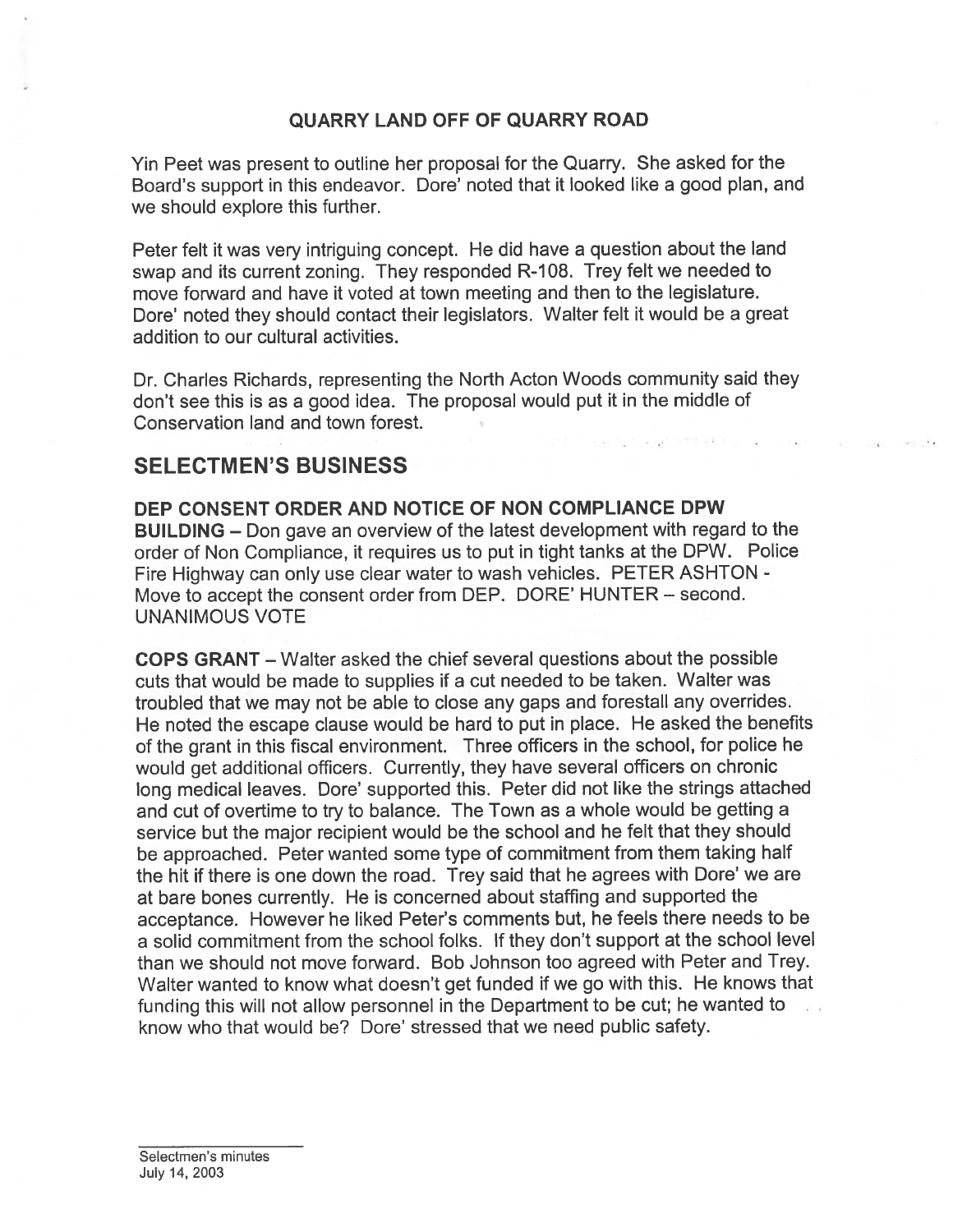WALTER FOSTER - Moved to revoke the previous supporting vote unless the school will suppor<sup>t</sup> taking half of any budget reduction amounts. PETER ASHTON - Second. 4-1 Dore', no. Motion Passes

ELLSWORTH VILLAGE 40B NOTIFICATION — Trey updated the Board on his meeting with ACHC regarding this 40B. He reported he attended the presentation given by Mr. Fenton. The site is  $8\frac{1}{2}$  acres and 25% will be deeded for affordable and to be for over 55 residents. DORE' HUNTER — Moved to approve the sending letter Drafted by Trey Shupert to Mass Housing. PETER ASHTON —Second. UNANIMOUS VOTE.

### F03I04 REVENUE DISCUSSION

John reported on our revenue deficit amount. John outlined what has gone on to reduce this amount. Could potentially be <sup>a</sup> I mill problem including the schools deficit problem. It will get discussed at ALG tomorrow. Trey urged that we handle any cuts; we need to do it ASAP.

EDIC -Walter explained the need to attract <sup>a</sup> cross section of the populace. The requirement of Town Residents not business owners was discussed. EDIC did not feel that business owners should be on it. Dore' noted that business owners should serve if there were openings. He also noted the wording and he said it could be reworked to catch the eye.

SITE PLAN SPECIAL PERMIT #04104103-390 — PITTORINO - Self storage facility. DORE' Moved to adopt draft One. BOB JOHNSON — Second. UNANIMOUS VOTE.

ACCEPT GIFT — AXE EROS. — TJ O'Grady tree clearing for skate park site. Don said that the committee is anxious to ge<sup>t</sup> this underway and will try to ge<sup>t</sup> more donations if it looks like there is action. Don was troubled by the lot being leveled and then leaving it cleared for <sup>a</sup> long period of time.

Dore' noted that we should check with the school to see if it is not conflicting with work in fields. TREY SHUPERT- Moved to accep<sup>t</sup> the gift, and to have town staff work together, and to advise the school before it begins and further, that the Town work with and supervise Axe Bros. DORE' HUNTER — Second. UNANIMOUS VOTE.

Peter had <sup>a</sup> question about getting to the site. It was noted that they would build <sup>a</sup> small work road. Peter wanted to have plans before them before they went in and cleared the land.

### POPE ROADISTRAWEERRY HILL ROAD INTERSECTION

on reported on the reques<sup>t</sup> for <sup>a</sup> 4-way stop sign at the intersection. We would need to meet the warrant and have <sup>a</sup> traffic study. It was noted it is <sup>a</sup> bad area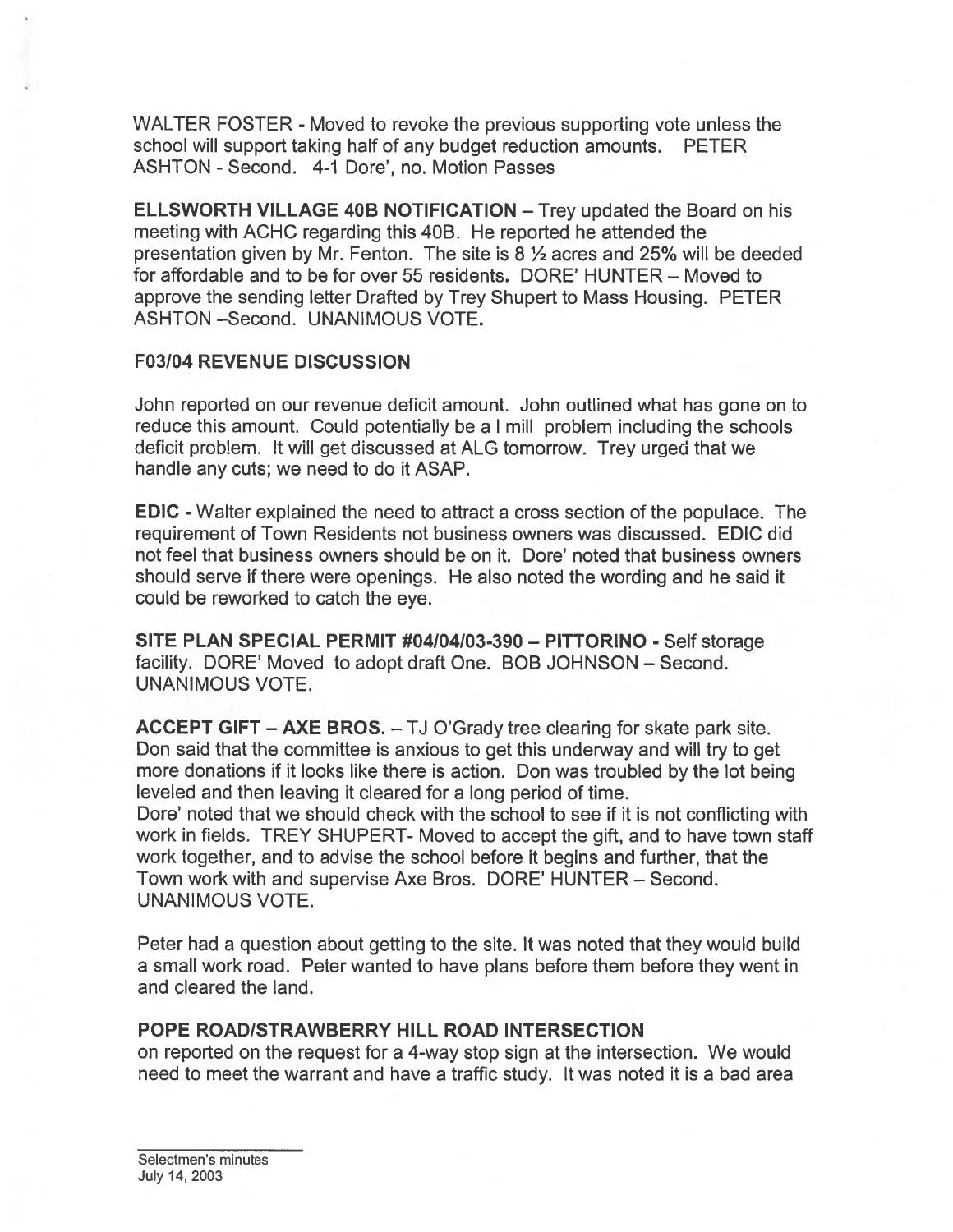and people drive too fast on Pope Road. It was trimmed recently. Dote' suggested installing <sup>a</sup> mirror if the property owner would allow the installation.

#### OTHER BUSINESS

Dan McCarthy — Trey asked that Board to direct Town staff and Dean to work with the Committee to pu<sup>t</sup> the proposed marker in <sup>a</sup> place that will not to interfere with traffic on that road. Peter Ashton supports the Steering Committee going forward with fundraising for <sup>a</sup> lasting legacy for Daniel McCarthy. Trey noted the concert at NARA they want <sup>a</sup> waiver from the fee of \$675.00. PETER ASHTON Moved to waive the NARA fee for the Concert. ROBERT JOHNSON — Second. UNANIMOUS VOTE.

Confidential Request for Fee Waiver- The Board reviewed the reques<sup>t</sup> for day camp submitted on behalf of an Acton family by <sup>a</sup> member of their clergy. TREY SHUPERT — Move to condition the reduction and waiver contingent upon the submission of materials to the board for verification of need. PETER ASHTON — Second.

## CONSENT AGENDA

PETER ASHTON — Moved to approve the Consent Agenda with the 28 held — DORE' HUNTER - Second. UNANIMOUS VOTE.

Walter wanted to pull the SRF memo from Consent. Walter asked for more clarification from the Board of Health before we move forward. Walter noted it is on <sup>a</sup> needs basis and what they needed to be met. He wanted to ge<sup>t</sup> more information and discuss the issue later. Don Johnson said that they are asking for policy direction and they will be implementing and we needed more clarification of the bullets.

# TOWN MANAGER'S REPORT

## EXECUTIVE SESSION

Recording Clerk

**Clerk** Date

Selectmen's minutes July 14, 2003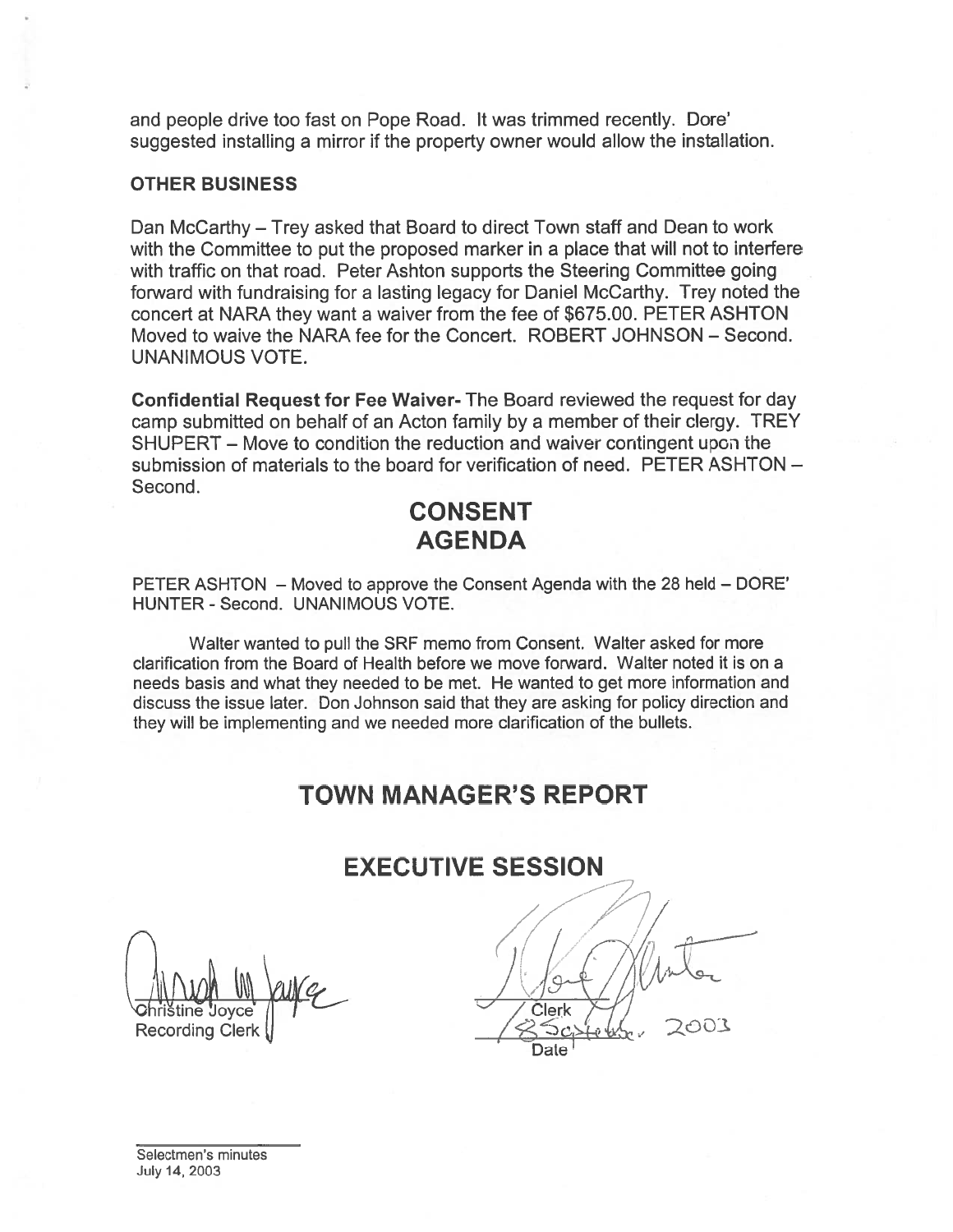TO: Board of Selectmen, Sewer Commissioners

FROM: Walter Foster, Chairman

SUBJECT: Selectmen and Sewer Commissioners Report

## JULY 14, 2003 MEETING BEGINS AT 7:00 P.M.

## I. CITIZEN'S CONCERNS

## ii SEWER COMMISSIONERS' BUSINESS

1. RATE SETTING FOR JULY 2003 — Enclosed please find recommendations and staff comments for Board consideration.

2. MISCELLANEOUS SEWER ISSUES — Enclosed please find correspondence regarding several sewer issues for which Staff needs the Commissioners' direction

### III. PUBLIC HEARINGS & APPOINTMENTS

- 3. 7:10 MATTHEW LIEBMAN COMMITTEE APPOINTMENT ASSOCIATE MEMBER OF THE CONSERVATION COMMISSION — Enclosed please find VCC comment and recommendation in the subject regard
- 4. 7:15 STACY ROGERS COMMITTEE APPOINTMENT ASSOCIATE MEMBER OF THE PLANNING BOARD — Enclosed please find VCC comment and recommendation in the subject regard.
- 5. 7:30 CHAPTER 61A NOTIFICATION, 116 SUMMER STREET Enclosed please find <sup>a</sup> notice of intent under Ch. 61A for land located at 116 Summer Street, along with staff, board and committee comment, for Board consideration.
- 6. 7:45 SITE PLAN SPECIAL PERMIT #5/29/03-392, 279 MAIN STREET, BIMINI BLUES —The Board is in receipt of the attached reques<sup>t</sup> to continue this hearing to your next available meeting date (Aug 4)
- 7. 8:15 BICKFORD'S FAMILY RESTAURANT— FULL LIQUOR LICENSE Enclosed <sup>p</sup>lease find an application for <sup>a</sup> full liquor license at Bickford's Family Restaurant, along with staff comment, for Board consideration.
- 8. 8:30 OUTDOOR LIGHTING ADVISORY COMMITTEE Enclosed please find a reques<sup>t</sup> from the Outdoor Lighting Advisory Committee to meet with and update the Board on the status of their work. Committee Members will be in attendance to make <sup>a</sup> presentation.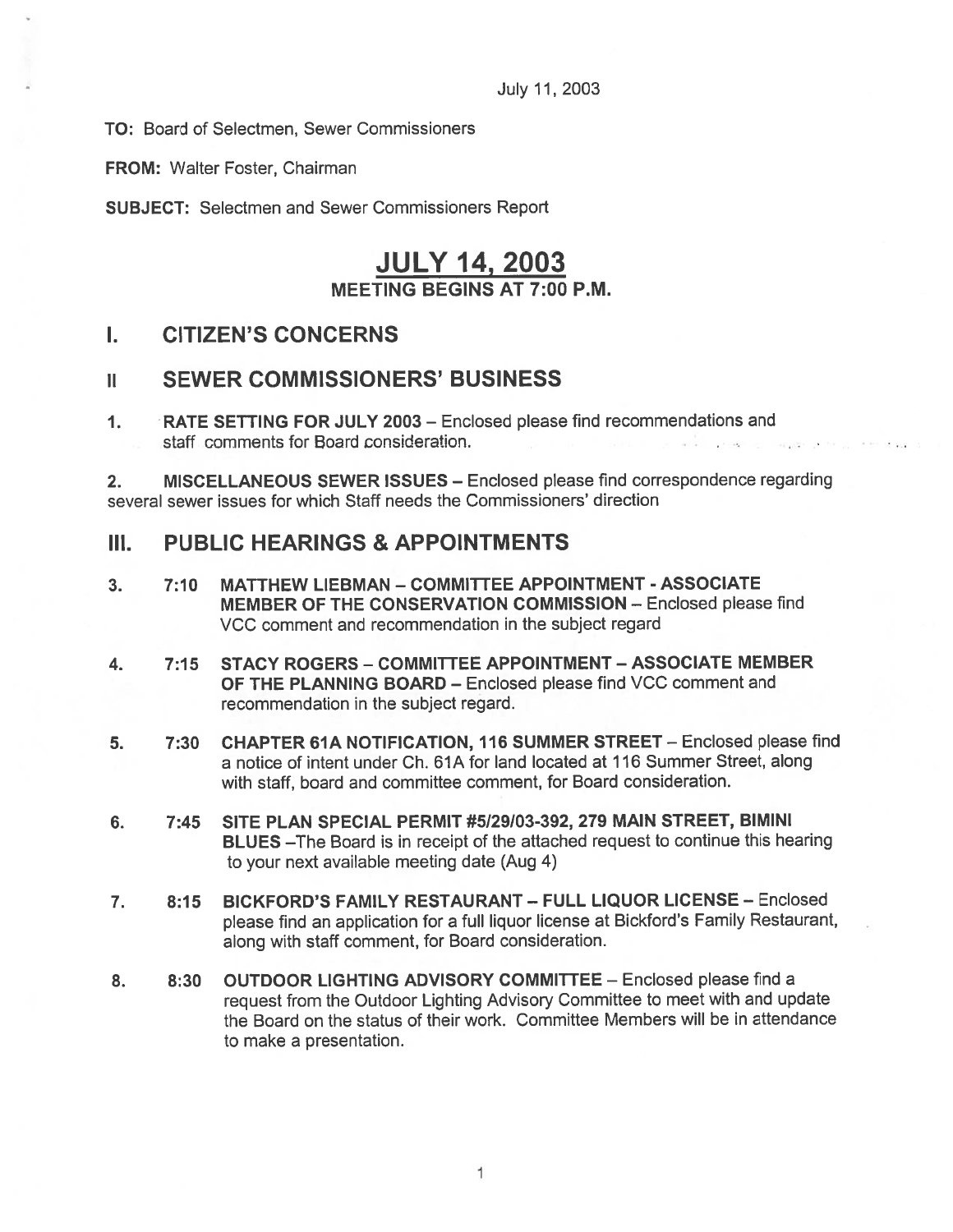- 9. 8:45 AMENDMENT TO THE TRAFFIC RULES AND ORDERS Enclosed please find materials from the Board's June  $23<sup>rd</sup>$  meeting along with additional staff comment for further consideration.
- 10. 9:00 QUARRY LAND OFF OF QUARRY ROAD Ms. Yin Peet will be presen<sup>t</sup> to discuss <sup>a</sup> proposed project off of Quarry Road, for Board consideration.

## IV. SELECTMEN'S BUSINESS

11. DEP CONSENT ORDER AND NOTICE OF NONCOMPLIANCE - Enclosed please find the DEP's Administrative Consent Order and Notice of Noncompliance with respec<sup>t</sup> to the DPW building, for Board consideration.

12. COPS GRANT — Enclosed <sup>p</sup>lease find materials previously submitted to the Board, along with <sup>a</sup> confidential memo from the Police Chief, for Board consideration.

13. ELLSWORTH VILLAGE 40B NOTICE - Enclosed please find materials from the Board's June 23 meeting along with additional staff comments and <sup>a</sup> draft response letter for Board consideration.

14. FY03/04 REVENUE DISCUSSION- Enclosed please find information in the subject regard.

15. EDIC DIRECTORS - Enclosed please find correspondence regarding candidates for EDIC Directors, for Board consideration.

### 16. DELETED

17. SITE PLAN SPECIAL PERMIT 04104103-390, 816 MAIN STREET, PHILLIP PITTORINO - Enclosed please find the Draft Decision (options <sup>I</sup> and II) in the subject regard for Board consideration.

18. ACCEPT GIFT – Enclosed please find a request for acceptance of a gift of site clearing at the T.J. O'Grady skate park by Axe Bros., for Board consideration.

19. POPE ROADISTRAWBERRY HILL INTERSECTION — Enclosed please find Email correspondence regarding the subject intersection for Board discussion and direction.

### 20. OTHER BUSINESS

## V CONSENT AGENDA

21. BOARD OF SELECTMEN REPRESENTATIVES TO HEALTH INSURANCE TRUST AND TOWNE BUILDING RFP REVIEW COMMITTEE — Enclosed please find <sup>a</sup> memo from Selectman Ashton recommending appointment of Board members to the subject committees, for Board consideration.

22. ACCEPT MINUTES – Enclosed please find the May 19, June 2, and June 23, 2003 Board minutes for acceptance.

23. PLANNING BOARD REPRESENTATION ON EDC AND EAVPC - Enclosed please find <sup>a</sup> reques<sup>t</sup> from the Planning Board for representatives appointments to the subject committees, for Board consideration.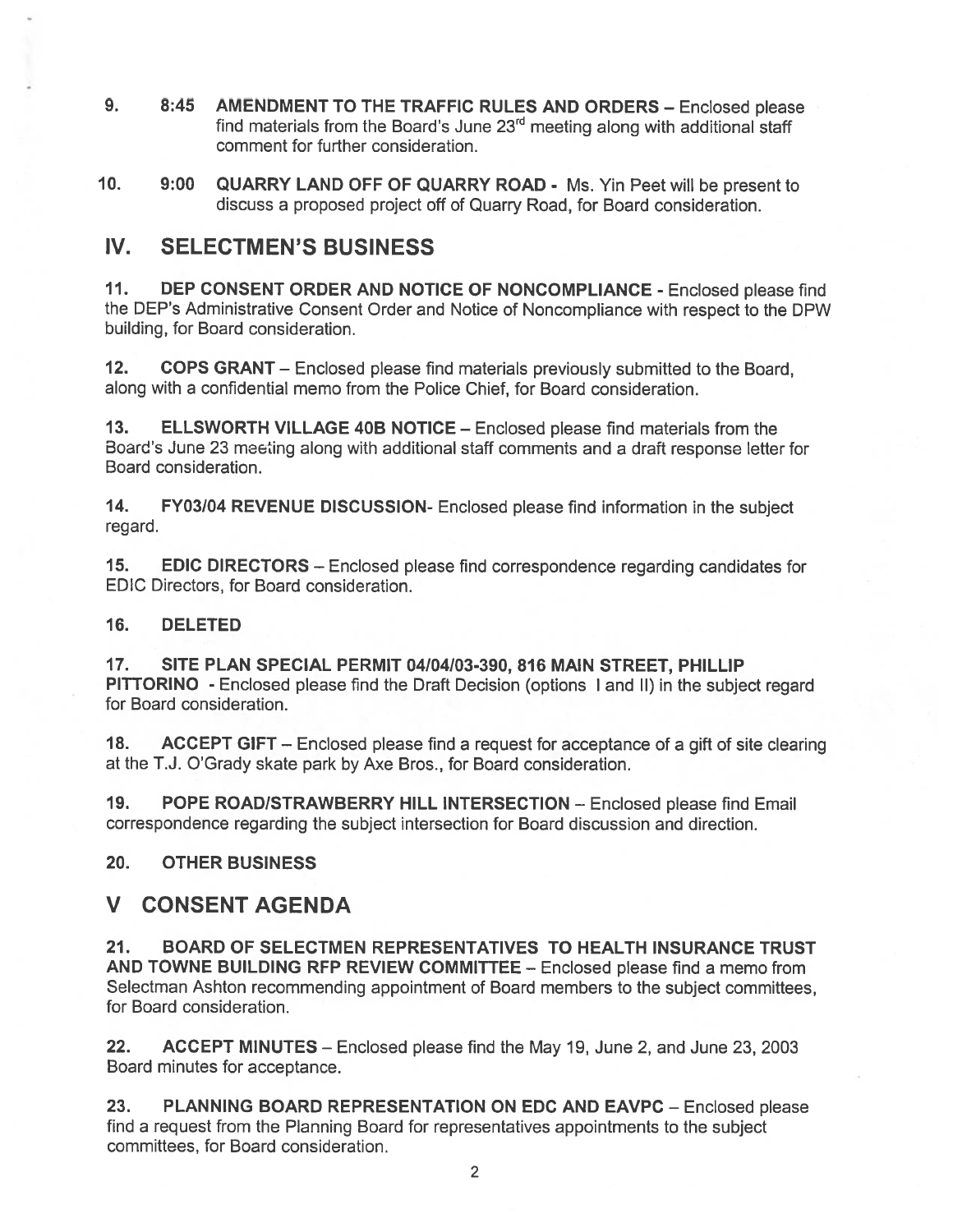24. REQUEST FOR REDUCED FEE FOR NARA PARK BEACH PASS — Enclosed please find <sup>a</sup> confidential reques<sup>t</sup> and staff comment regarding this request.

25. REQUEST FOR REDUCED FEE FOR NARA PARK BEACH PASS - Enclosed please find <sup>a</sup> confidential reques<sup>t</sup> and staff comment regarding this request.

26. SITE PLAN SPECIAL PERMIT #11118198-366, ACTON ASSISTED LIVING PHASE II - Enclosed please find the Draft Decision in the subject regard.

27. ONE DAY LIQUOR LICENSE – Enclosed please find a request for a one-day Beer and Wine License on August 16 for SummerFest at NARA, for Board consideration.

28. SRF LOAN PROGRAM FOR SEWER CONNECTIONS - Enclosed please find a memo from the Health Director in the subject regard.

29. CHAPTER 268A DISCLOSURE — Enclosed please find correspondence from Atty. Steve Anderson making <sup>a</sup> disclosure under Chapter 268A, for Board consideration.

30. LOWELL REGIONAL TRANSIT AUTHORITY (LRTA) REPRESENTATIVE — Enclosed please find <sup>a</sup> reques<sup>t</sup> for reappointment to the LRTA from Don Herskovitz, for Board consideration.

**College** Street

31. ACCEPT GIFT — Enclosed please find <sup>a</sup> reques<sup>t</sup> from the Police Chief for acceptance of <sup>a</sup> gift from Main Street Exxon, for Board consideration.

## VI. TOWN MANAGER'S REPORT

## VII EXECUTIVE SESSION

### ADDITIONAL INFORMATION

Enclosed please find additional correspondence that is strictly informational and requires no Board action.

### FUTURE AGENDAS

To facilitate scheduling for interested parties, the following items are scheduled for discussion on future agendas. This IS NOT <sup>a</sup> complete Agenda.

August 4 Sept. 8 & 22 October 6 and 20 Nov. 3 & 17 Dec. 1 &15

#### GOALS 2002-2003

- 1. Labor Negotiations & Improve Labor Relations environment (Peter/Trey)
- 2. Improve Communication with Town Boards (Peter/Trey) Implement Chairman Round Table - (Trey) (for Dec/Jan) Revisit 2020 Planning Process for direction to make this process more beneficial towards